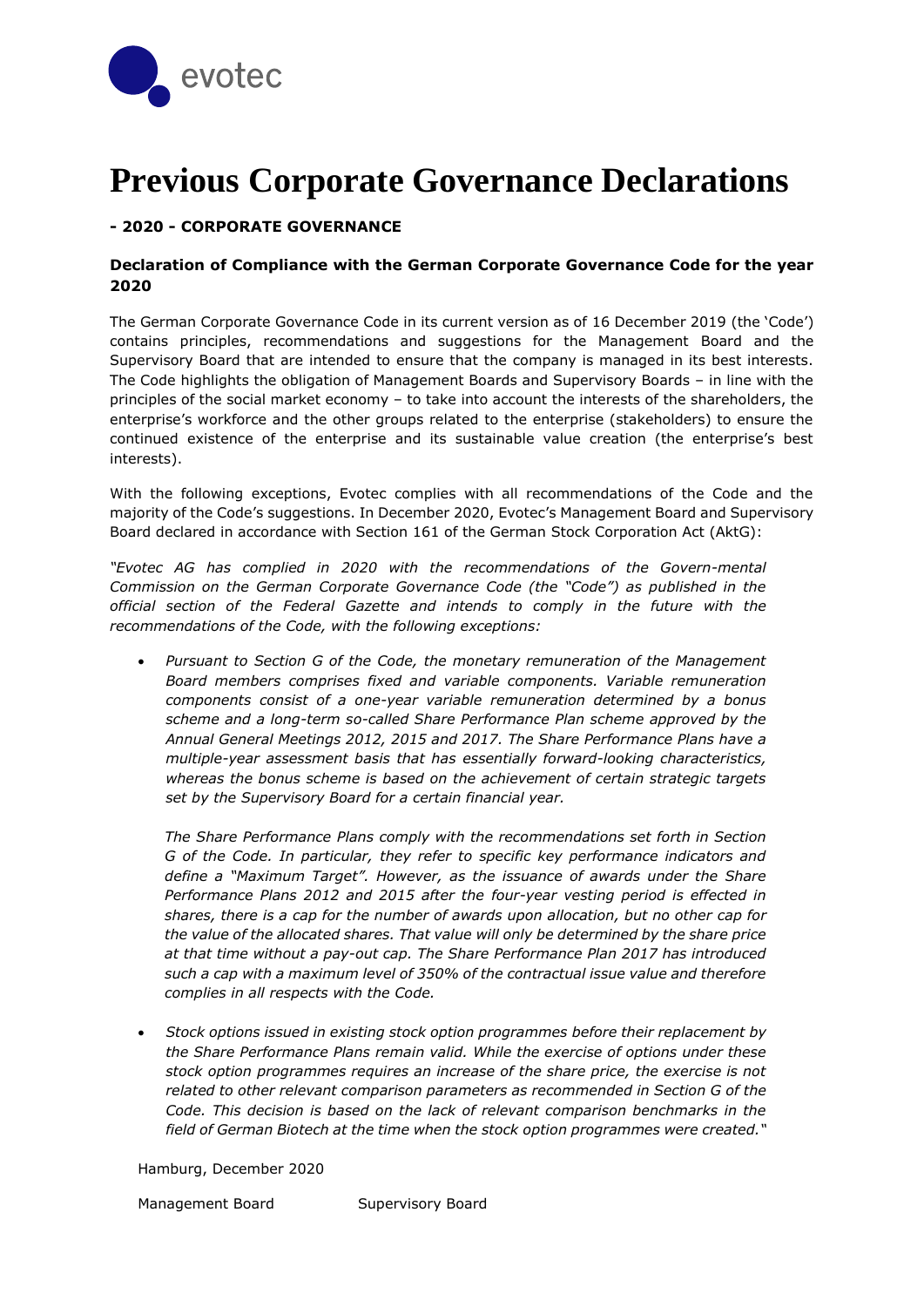

# **- 2019 - CORPORATE GOVERNANCE**

## **Declaration of Compliance with the German Corporate Governance Code for the year 2019**

The German Corporate Governance Code in its current version as of 07 February 2017 (the 'Code') sets forth substantial legal requirements for the management and supervision of listed German companies. The rules are based to a large extent on internationally recognized standards for sound and responsible company management.

The general key principles of sound Corporate Governance are: observance of shareholder and employee interests, effective cooperation between the Management Board and the Supervisory Board and open and transparent communication.

With the following exceptions, Evotec complies with all recommendations of the Code and the majority of the Code's suggestions. In December 2019, Evotec's Management Board and Supervisory Board declared in accordance with Section 161 of the German Stock Corporation Act (AktG):

"Evotec AG has complied in 2019 with the recommendations of the Govern-mental Commission on the German Corporate Governance Code (the "Code") as published in the official section of the Federal Gazette and intends to comply in the future with the recommendations of the Code, with the following exceptions:

- Pursuant to Section 4.2.3 of the Code, the monetary remuneration of the Management Board members comprises fixed and variable components. Variable remuneration components consist of a one-year variable remuneration determined by a bonus scheme and a long-term so-called Share Performance Plan scheme approved by the Annual General Meetings 2012, 2015 and 2017. The Share Performance Plans have a multiple-year assessment basis that has essentially forward-looking characteristics, whereas the bonus scheme is based on the achievement of certain strategic targets set by the Supervisory Board for a certain financial year.
- The Share Performance Plans comply with the recommendations set forth in Section 4.2.3 of the Code. In particular, they refer to specific key performance indicators and define a "Maximum Target". However, as the issuance of awards under the Share Performance Plans 2012 and 2015 after the four-year vesting period is effected in shares, there is a cap for the number of awards upon allocation, but no other cap for the value of the allocated shares. That value will only be determined by the share price at that time. The Share Performance Plan 2017 has introduced a cap with a maximum level of 350% of the contractual issue value and therefore complies in all respects with the Code.
- Stock options issued in existing stock option programmes before their replacement by the Share Performance Plans remain valid. While the exercise of options under these stock option programmes requires an increase of the share price, the exercise is not related to other relevant comparison parameters as recommended in Section 4.2.3 of the Code. This decision is based on the lack of relevant comparison benchmarks in the field of German Biotech at the time when the stock option programmes were created.
- The Company's D&O insurance and the deductible for members of the Management Board contained therein are in line with Section 3.8 of the Code and with the regulations of the Act on the Appropriateness of Management Board Compensation (VorstAG) that was enacted in 2009. However, for members of the Supervisory Board, the D&O insurance contains a "reasonable" deductible as foreseen by the version of the Code in force before its version published on 05 August 2009. The Company has decided to maintain this reasonable deductible. This decision was made in view of the Company's interest to attract international expertise for its Supervisory Board and the fact that a deductible for non-executive directors is not very common in international practice. Whilst a lot of the German companies quoted on the TecDAX do not have a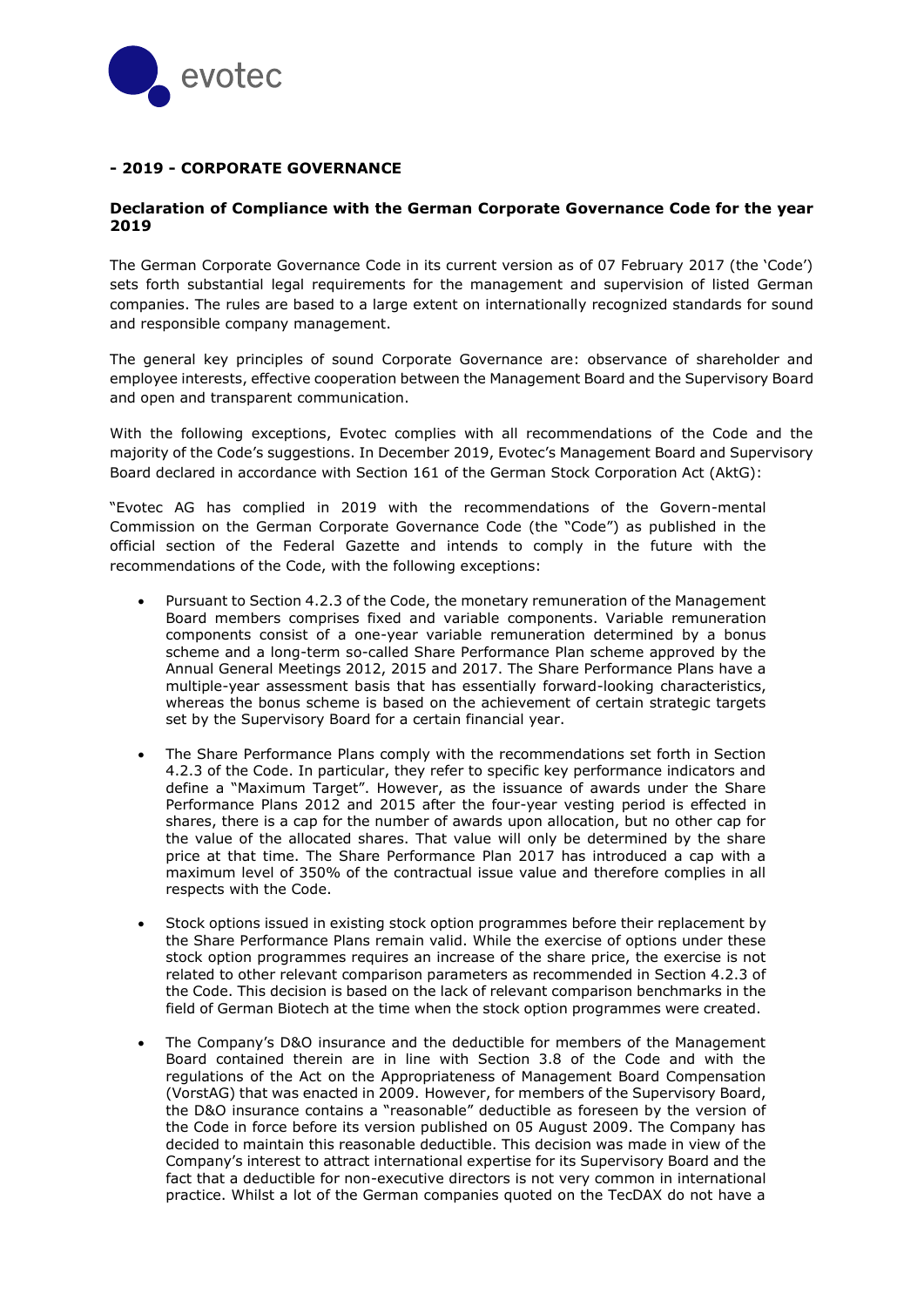

respective deductible at all, the Company believes that a reasonable deductible is a good compromise."

Hamburg, December 2019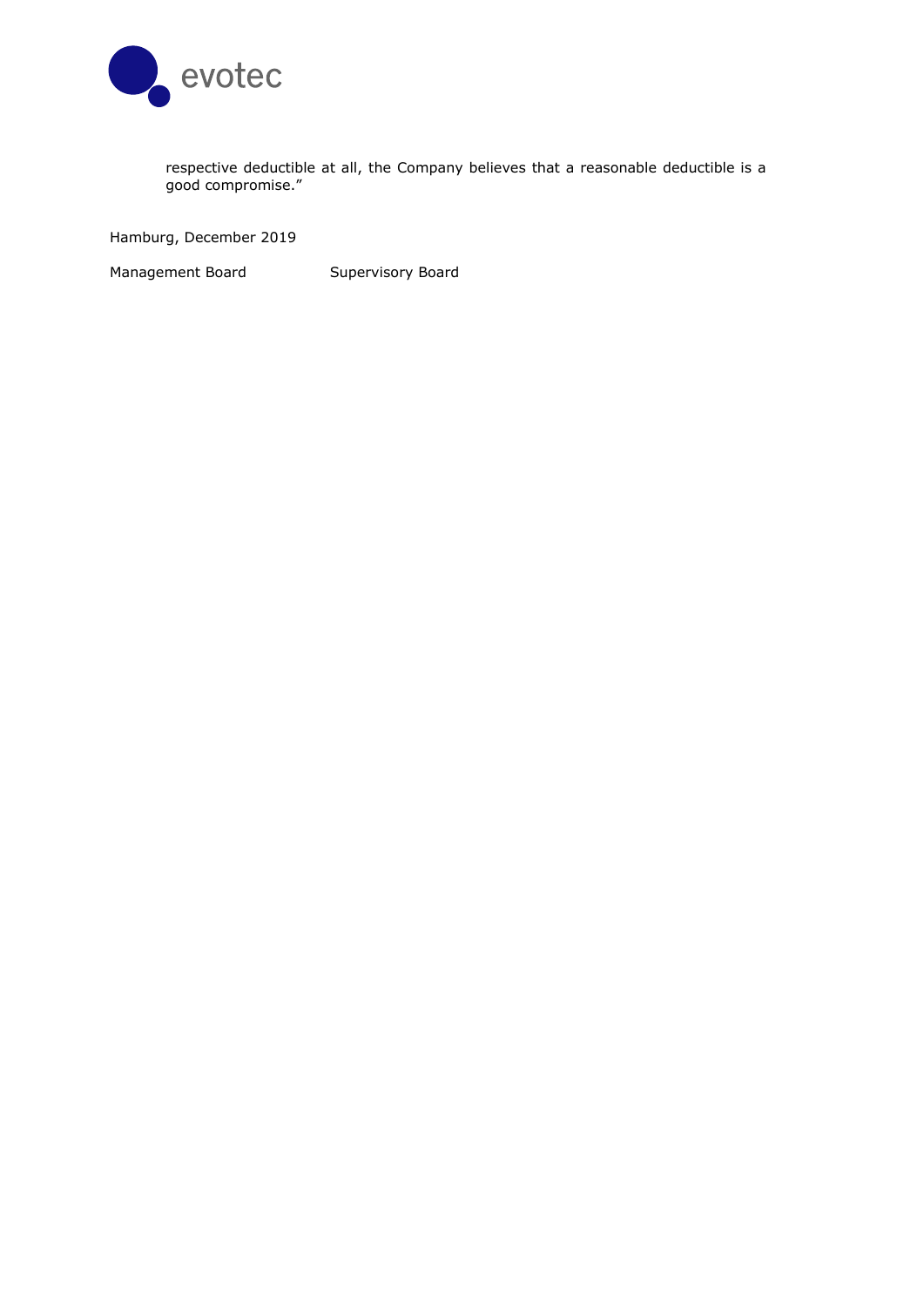

# **- 2018 - CORPORATE GOVERNANCE**

#### **Declaration of Compliance with the German Corporate Governance Code for the year 2018**

The German Corporate Governance Code in its current version as of 07 February 2017 (the 'Code') sets forth substantial legal requirements for the management and supervision of listed German companies. The rules are based to a large extent on internationally recognized standards for sound and responsible company management.

The general key principles of sound Corporate Governance are: observance of shareholder and employee interests, effective cooperation between the Management Board and the Supervisory Board and open and transparent communication.

With the following exceptions, Evotec complies with all recommendations of the Code and the majority of the Code's suggestions. In December 2018, Evotec's Management Board and Supervisory Board declared in accordance with Section 161 of the German Stock Corporation Act (AktG):

"Evotec AG has complied in 2018 with the recommendations of the Govern-mental Commission on the German Corporate Governance Code (the "Code") as published in the official section of the Federal Gazette and intends to comply in the future with the recommendations of the Code, with the following exceptions:

- Pursuant to Section 4.2.3 of the Code, the monetary remuneration of the Management Board members comprises fixed and variable components. Variable remuneration components consist of a one-year variable remuneration determined by a bonus scheme and a long-term so-called Share Performance Plan scheme approved by the Annual General Meetings 2012, 2015 and 2017. The Share Performance Plans have a multiple-year assessment basis that has essentially forward-looking characteristics, whereas the bonus scheme is based on the achievement of certain strategic targets set by the Supervisory Board for a certain financial year.
- The Share Performance Plans comply with the recommendations set forth in Section 4.2.3 of the Code. In particular, they refer to specific key performance indicators and define a "Maximum Target". However, as the issuance of awards under the Share Performance Plans 2012 and 2015 after the four-year vesting period is effected in shares, there is a cap for the number of awards upon allocation, but no other cap for the value of the allocated shares. That value will only be determined by the share price at that time. The Share Performance Plan 2017 has introduced a cap with a maximum level of 350% of the contractual issue value and therefore complies in all respects with the Code.
- Stock options issued in existing stock option programmes before their replacement by the Share Performance Plans remain valid. While the exercise of options under these stock option programmes requires an increase of the share price, the exercise is not related to other relevant comparison parameters as recommended in Section 4.2.3 of the Code. This decision is based on the lack of relevant comparison benchmarks in the field of German Biotech at the time when the stock option programmes were created.
- The Company's D&O insurance and the deductible for members of the Management Board contained therein are in line with Section 3.8 of the Code and with the regulations of the Act on the Appropriateness of Management Board Compensation (VorstAG) that was enacted in 2009. However, for members of the Supervisory Board, the D&O insurance contains a "reasonable" deductible as foreseen by the version of the Code in force before its version published on 05 August 2009. The Company has decided to maintain this reasonable deductible. This decision was made in view of the Company's interest to attract international expertise for its Supervisory Board and the fact that a deductible for non-executive directors is not very common in international practice. Whilst a lot of the German companies quoted on the TecDAX do not have a respective deductible at all, the Company believes that a reasonable deductible is a good compromise."

Hamburg, December 2018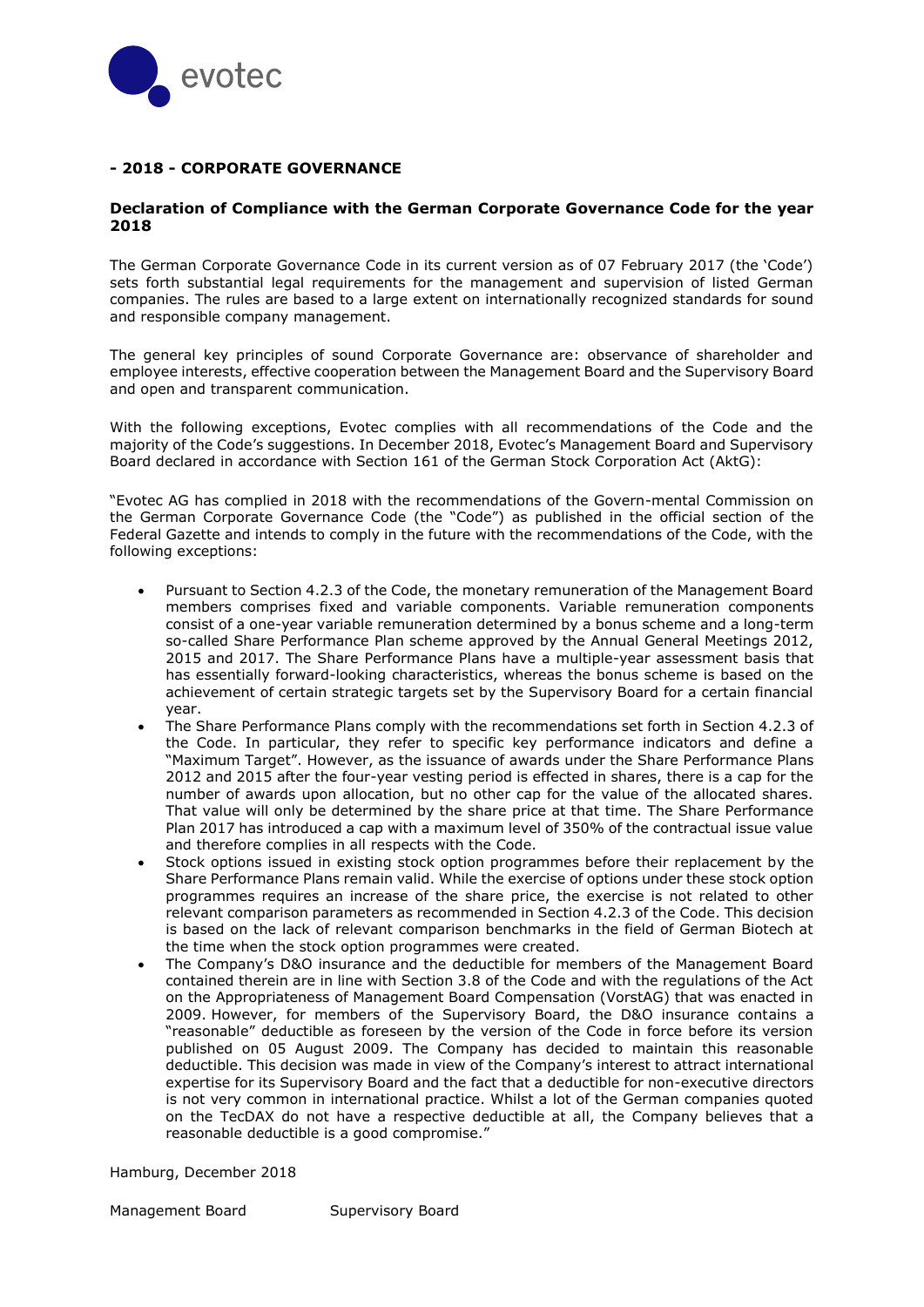

# **- 2017 - CORPORATE GOVERNANCE**

#### **Declaration of Compliance with the German Corporate Governance Code for the year 2017**

The German Corporate Governance Code in its current version as of 07 February 2017 (the 'Code') sets forth substantial legal requirements for the management and supervision of listed German companies. The rules are based to a large extent on internationally recognized standards for sound and responsible company management.

The general key principles of sound Corporate Governance are: observance of shareholder and employee interests, effective cooperation between the Management Board and the Supervisory Board and open and transparent communication.

With the following exceptions, Evotec complies with all recommendations of the Code and the majority of the Code's suggestions. In December 2017, Evotec's Management Board and Supervisory Board declared in accordance with Section 161 of the German Stock Corporation Act (AktG):

"Evotec AG has complied in 2017 with the recommendations of the Governmental Commission on the German Corporate Governance Code (the "Code") as published in the official section of the Federal Gazette and intends to comply in the future with the recommendations of the Code, with the following exceptions:

- Pursuant to Section 4.2.3 of the Code, the monetary remuneration of the Management Board members comprises fixed and variable components. Variable remuneration components consist of a one-year variable remuneration determined by a bonus scheme and a long-term so-called Share Performance Plan scheme approved by the Annual General Meetings 2012, 2015 and 2017. The Share Performance Plans have a multiple-year assessment basis that has essentially forward-looking characteristics, whereas the bonus scheme is based on the achievement of certain strategic targets set by the Supervisory Board for a certain financial year.
- The Share Performance Plans comply with the recommendations set forth in Section 4.2.3 of the Code. In particular, they refer to specific key performance indicators and define a "Maximum Target". However, as the issuance of awards under the Share Performance Plans 2012 and 2015 after the four-year vesting period is effected in shares, there is a cap for the number of awards upon allocation, but no other cap for the value of the allocated shares. That value will only be determined by the share price at that time. The Share Performance Plan 2017 has introduced a cap with a maximum level of 350% of the contractual issue value and therefore complies in all respects with the Code.
- Stock options issued in existing stock option programmes before their replacement by the Share Performance Plans remain valid. While the exercise of options under these stock option programmes requires an increase of the share price, the exercise is not related to other relevant comparison parameters as recommended in Section 4.2.3 of the Code. This decision is based on the lack of relevant comparison benchmarks in the field of German Biotech at the time when the stock option programmes were created.
- The Company's D&O insurance and the deductible for members of the Management Board contained therein are in line with Section 3.8 of the Code and with the regulations of the Act on the Appropriateness of Management Board Compensation (VorstAG) that was enacted in 2009. However, for members of the Supervisory Board, the D&O insurance contains a "reasonable" deductible as foreseen by the version of the Code in force before its version published on 05 August 2009. The Company has decided to maintain this reasonable deductible. This decision was made in view of the Company's interest to attract international expertise for its Supervisory Board and the fact that a deductible for non-executive directors is not very common in international practice. Whilst a lot of the German companies quoted on the TecDAX do not have a respective deductible at all, the Company believes that a reasonable deductible is a good compromise."

Hamburg, December 2017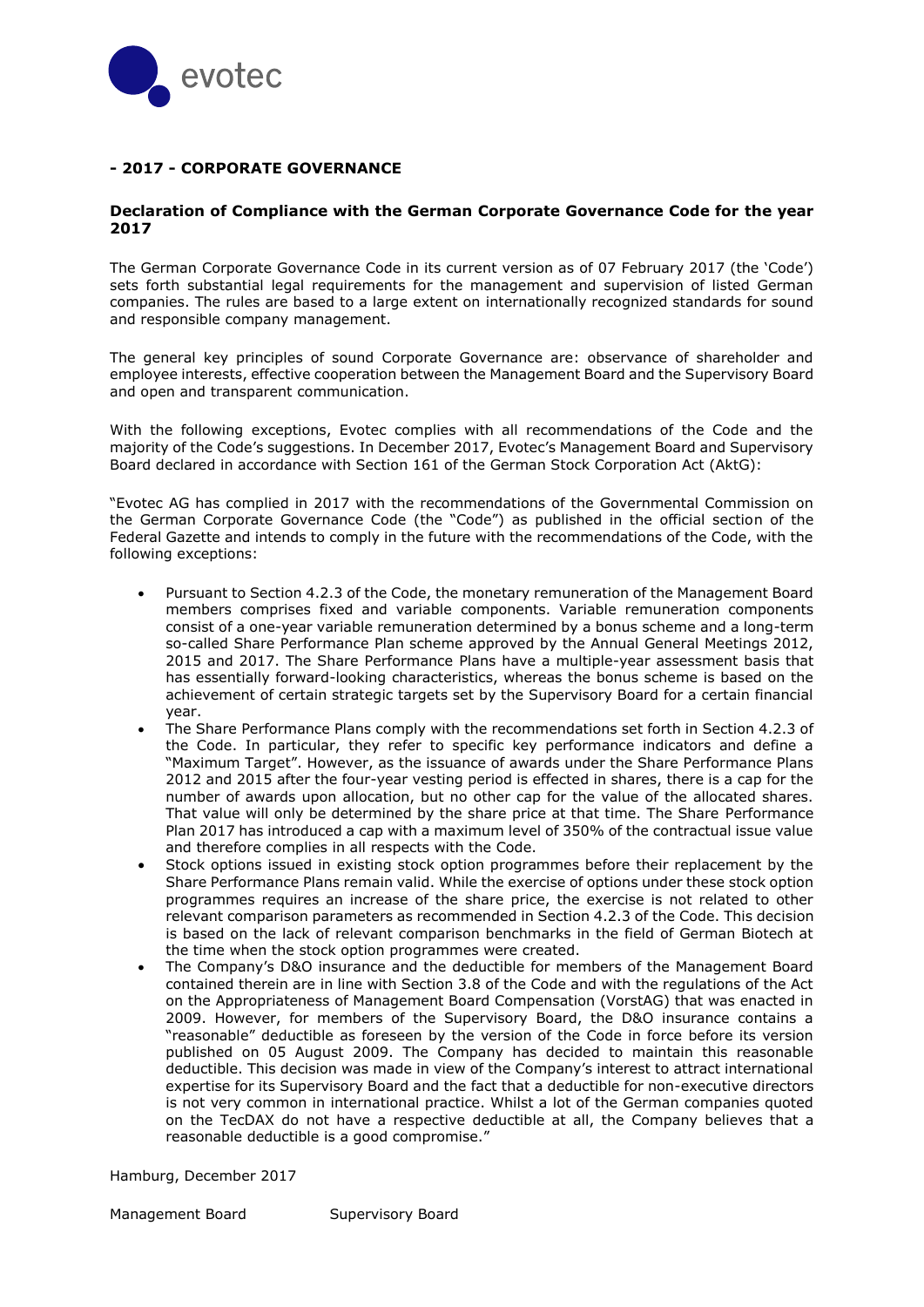

## **- 2016 - CORPORATE GOVERNANCE**

#### **Declaration of Compliance with the German Corporate Governance Code for the year 2016**

The German Corporate Governance Code in its current version as of 5 May 2015 (the 'Code') sets forth substantial legal requirements for the management and supervision of listed German companies. The rules are based to a large extent on internationally recognized standards for sound and responsible company management.

The general key principles of sound Corporate Governance are: observance of shareholder and employee interests, effective cooperation between the Management Board and the Supervisory Board and open and transparent communication.

With the following exceptions, Evotec complies with all recommendations of the Code and the majority of the Code's suggestions. In December 2016, Evotec's Management Board and Supervisory Board declared in accordance with Section 161 of the German Stock Corporation Act (AktG):

"Evotec AG has complied in 2016 with the recommendations of the Governmental Commission on the German Corporate Governance Code (the "Code") as published in the official section of the Federal Gazette and intends to comply in the future with the recommendations of the Code, with the following exceptions:

- To incentivise executives via variable long-term incentive compensation, the 2012 and 2015 Annual General Meetings approved the so-called Share Performance Plans. These comply with the recommendations set forth in Section 4.2.3 of the Code. In particular, they refer to specific key performance indicators and define a "Maximum Target". As the issuance of awards under the Share Performance Plans 2012 and 2015 occurs after the four year vesting period is effected in shares, there is a cap for the number of awards upon allocation, but no other cap for the value of the allocated shares after the expiration of the vesting period. That value will only be determined by the share price at that time. From 2012 onwards, the Share Performance Plans replaced Evotec's stock option programme. Stock options issued in existing stock option programmes remain valid. While the exercise of options under these programmes requires an increase of the share price, the exercise is not related to other relevant comparison parameters as recommended in Section 4.2.3 of the Code. This decision is based on the lack of relevant comparison benchmarks in the field of German Biotech at the time when the stock option programmes were created.
- The Company's D&O insurance and the deductible for members of the Management Board contained therein are in line with Section 3.8 of the Code and with the regulations of the Act on the Appropriateness of Management Board Compensation (VorstAG) that was enacted in 2009. However, for members of the Supervisory Board, the D&O insurance contains a "reasonable" deductible as foreseen by the version of the Code in force before its version published on 05 August 2009. The Company has decided to maintain this reasonable deductible. This decision was made in view of the Company's interest to attract international expertise for its Supervisory Board and the fact that a deductible for non-executive directors is not very common in international practice. Whilst a lot of the German companies quoted on the TecDAX do not have a respective deductible at all, the Company believes that a reasonable deductible is a good compromise."

Hamburg, December 2016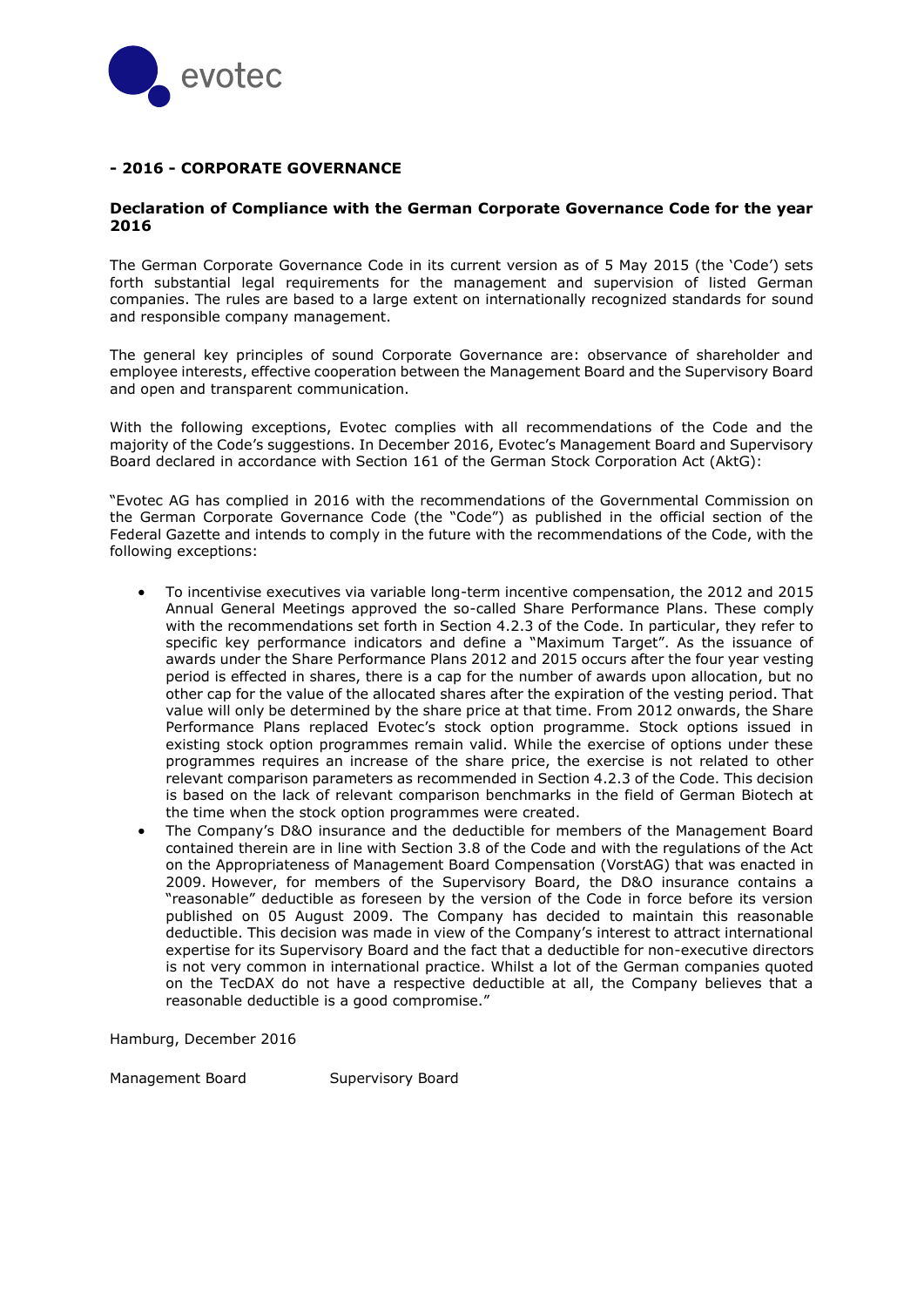

## **- 2015 - CORPORATE GOVERNANCE**

#### **Declaration of Compliance with the German Corporate Governance Code for the year 2015**

The German Corporate Governance Code in its current version as of 05 May 2015 (the 'Code') sets forth substantial legal requirements for the management and supervision of listed German companies. The rules are based to a large extent on internationally recognized standards for sound and responsible company management.

The general key principles of sound Corporate Governance are: observance of shareholder and employee interests, effective cooperation between the Management Board and the Supervisory Board and open and transparent communication.

With the following exceptions, Evotec complies with all recommendations of the Code and the majority of the Code's suggestions. In December 2015, Evotec's Management Board and Supervisory Board declared in accordance with Section 161 of the German Stock Corporation Act (AktG):

"Evotec AG has complied in 2015 with the recommendations of the Govern-mental Commission on the German Corporate Governance Code (the "Code") as published in the official section of the Federal Gazette and intends to comply in the future with the recommendations of the Code, with the following exceptions:

- To incentivise executives via variable long-term incentive compensation, the 2012 and 2015 Annual General Meetings approved the so-called Share Performance Plans. These comply with the recommendations set forth in Section 4.2.3 of the Code. In particular, they refer to specific key performance indicators and define a "Maximum Target". From 2012 onwards, the Share Performance Plans replaced Evotec's stock option programme. Stock options issued in existing stock option programmes remain valid. While the exercise of options under these programmes requires an increase of the share price, the exercise is not related to other relevant comparison parameters as recommended in Section 4.2.3 of the Code. This decision is based on the lack of relevant comparison benchmarks in the field of German Biotech at the time when the stock option programmes were created.
- The Company's D&O insurance and the deductible for members of the Management Board contained therein are in line with Section 3.8 of the Code and with the regulations of the Act on the Appropriateness of Management Board Compensation (VorstAG) that was enacted in 2009. However, for members of the Supervisory Board, the D&O insurance contains a "reasonable" deductible as foreseen by the version of the Code in force before its version published on 05 August 2009. The Company has decided to maintain this reasonable deductible. This decision was made in view of the Company's interest to attract international expertise for its Supervisory Board and the fact that a deductible for non-executive directors is not very common in international practice. Whilst a lot of the German companies quoted on the TecDAX do not have a respective deductible at all, the Company believes that a reasonable deductible is a good compromise."

Hamburg, December 2015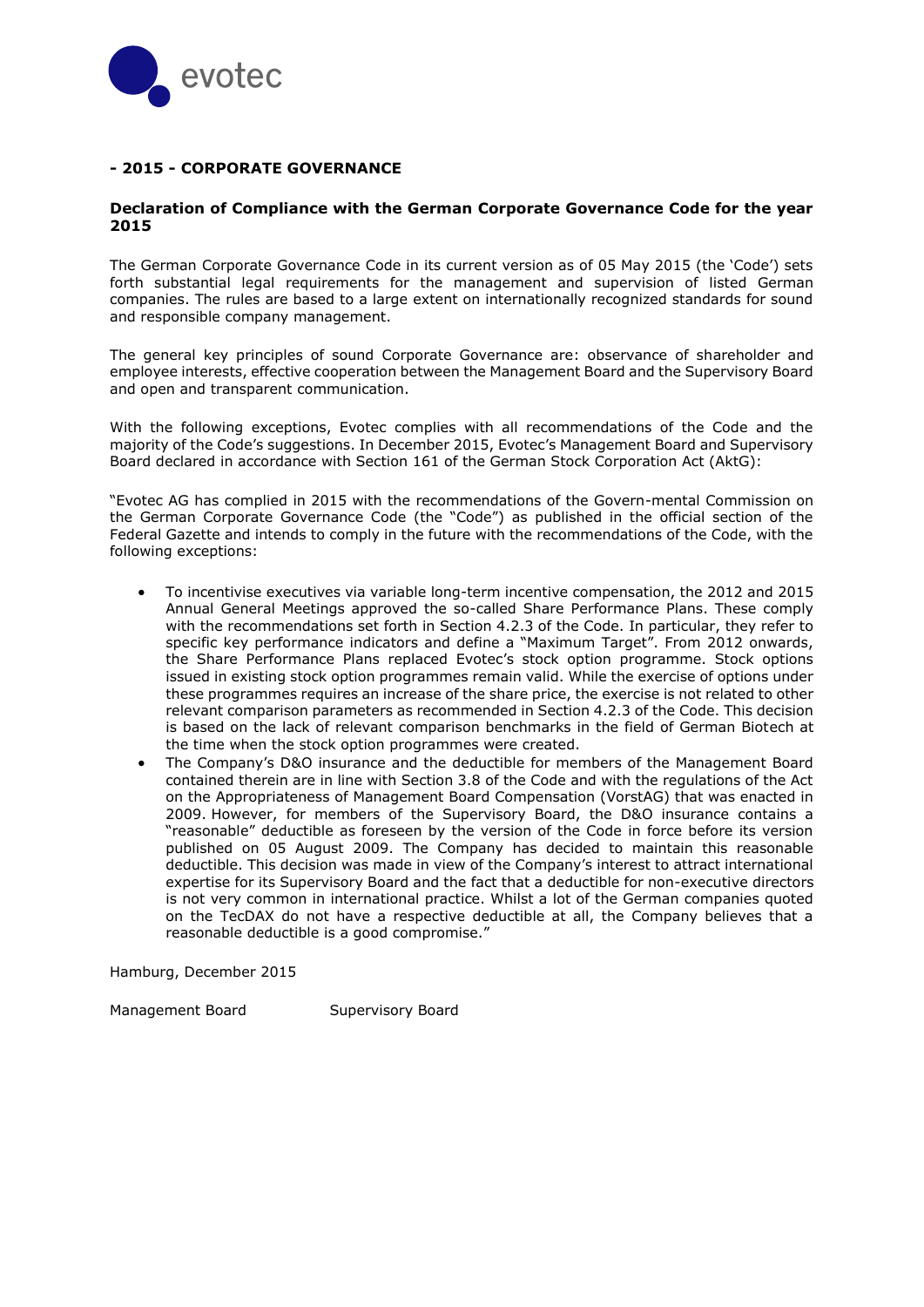

## **- 2014 - CORPORATE GOVERNANCE**

#### **Declaration of Compliance with the German Corporate Governance Code for the year 2014**

The German Corporate Governance Code in its current version as of 24 June 2014 (the 'Code') sets forth substantial legal requirements for the management and supervision of listed German companies. The rules are based to a large extent on internationally recognized standards for sound and responsible company management.

The general key principles of sound Corporate Governance are: observance of shareholder and employee interests, effective cooperation between the Management Board and the Supervisory Board and open and transparent communication.

With the following exceptions, Evotec complies with all recommendations of the Code and the majority of the Code's suggestions. In December 2014, Evotec's Management Board and Supervisory Board declared in accordance with Section 161 of the German Stock Corporation Act (AktG):

"Evotec AG has complied in 2014 with the recommendations of the Govern-mental Commission on the German Corporate Governance Code (the "Code") as published in the official section of the Federal Gazette and intends to comply in the future with the recommendations of the Code, with the following exceptions:

- To incentivise executives via variable long-term incentive compensation, the 2012 Annual General Meeting in June approved the so-called Share Performance Plan. This complies with the recommendations set forth in Section 4.2.3 of the Code. In particular, it refers to specific key performance indicators and defines a "Maximum Target". From 2012 onwards, the Share Performance Plan replaced Evotec's stock option programme. Stock options issued in existing stock option programmes remain valid. While the exercise of options under these programmes requires an increase of the share price, the exercise is not related to other relevant comparison parameters as recommended in Section 4.2.3 of the Code. This decision is based on the lack of relevant comparison benchmarks in the field of German Biotech at the time when the stock option programmes were created.
- The Company's D&O insurance and the deductible for members of the Management Board contained therein are in line with Section 3.8 of the Code and with the regulations of the Act on the Appropriateness of Management Board Compensation (VorstAG) that was enacted in 2009. However, for members of the Supervisory Board, the D&O insurance contains a "reasonable" deductible as foreseen by the version of the Code in force before its version published on 05 August 2009. The Company has decided to maintain this reasonable deductible. This decision was made in view of the Company's interest to attract international expertise for its Supervisory Board and the fact that a deductible for non-executive directors is not very common in international practice. Whilst a lot of the German companies quoted on the TecDAX do not have a respective deductible at all, the Company believes that a reasonable deductible is a good compromise.
- The Supervisory Board has specified concrete objectives regarding its composition, which are ensured when making proposals to the Annual General Meeting (AGM) for election or reelection of new Supervisory Board members. These objectives and Supervisory Board's Rules of Procedure include inter alia that the individual age of a candidate shall not exceed 72 years at the time of the proposal. All members of the Supervisory Board were up for election at the AGM 2014. To ensure the required expertise and some element of continuity in the Supervisory Board after the AGM 2014, it was proposed to the AGM as an exemption that due to his professional expertise Dr Walter Wenninger should serve again as Supervisory Board member although Dr Walter Wenninger was already 76 years at the AGM 2014. The Rules of Procedure of the Supervisory Board allows an exemption from the general age limit of 72 years at election. The AGM has elected Dr Wenninger as Supervisory Board member."

Hamburg, December 2014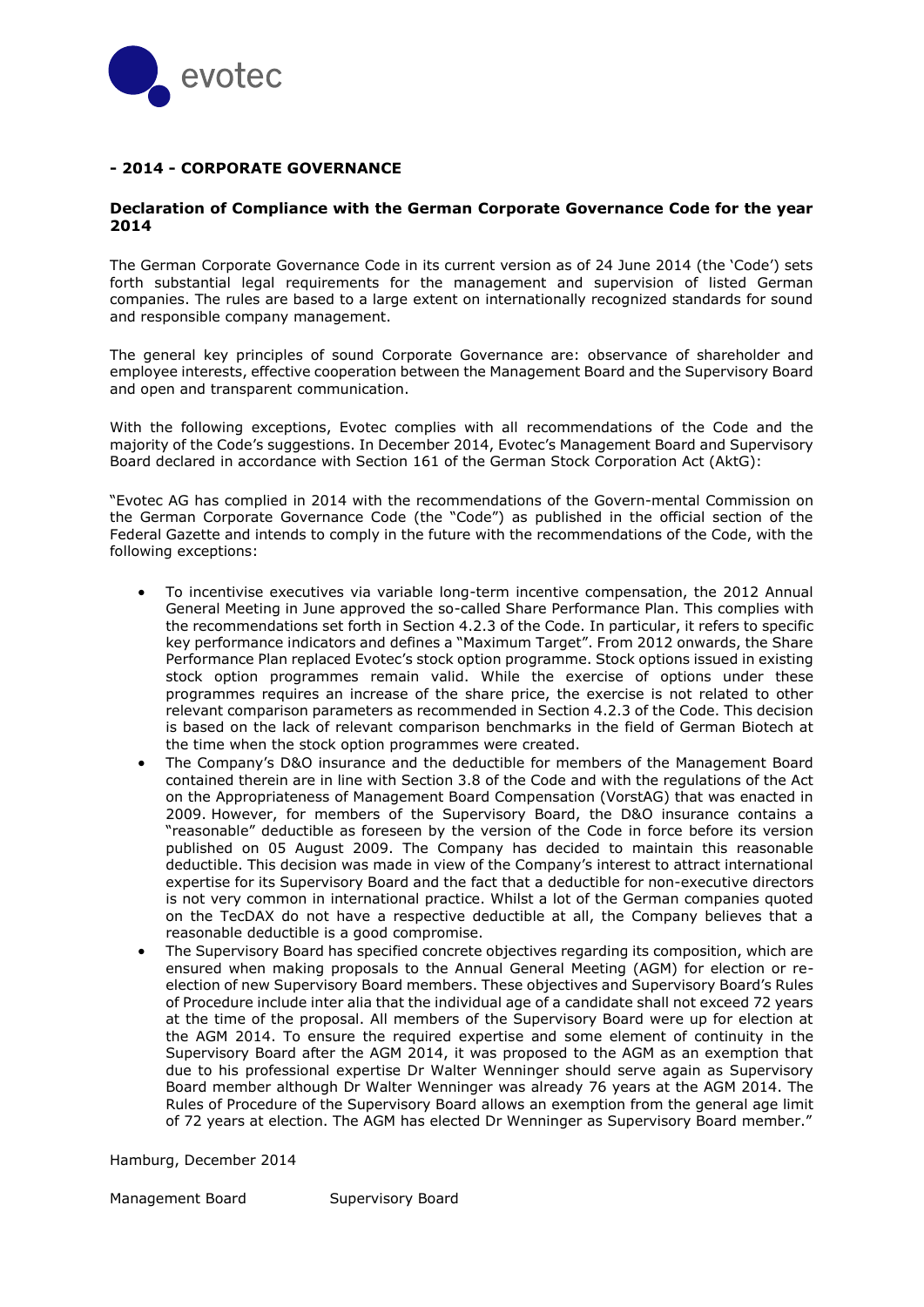

## **- 2013/2014 - CORPORATE GOVERNANCE**

#### **Declaration of Compliance with the German Corporate Governance Code for the year 2013/2014**

The German Corporate Governance Code in its current version as of 13 May 2013 (the 'Code') sets forth substantial legal requirements for the management and supervision of listed German companies. The rules are based to a large extent on internationally recognized standards for sound and responsible company management.

The general key principles of sound Corporate Governance are: observance of shareholder and employee interests, effective cooperation between the Management Board and the Supervisory Board and open and transparent communication.

Evotec's Management Board and Supervisory Board have decided to update the Corporate Governance declaration in accordance with Section 161 of the German Stock Corporation Act (AktG) as of 11 December 2013 as follows:

"Evotec AG has complied in 2013 with the recommendations of the Govern-mental Commission on the German Corporate Governance Code (the "Code") as published in the official section of the Federal Gazette and intends to comply in the future with the recommendations of the Code, with the following exceptions:

- To incentivise executives via variable long-term incentive compensation, the 2012 Annual General Meeting in June approved the so-called Share Performance Plan. This complies with the recommendations set forth in Section 4.2.3 of the Code. In particular, it refers to specific key performance indicators and defines a "Maximum Target". From 2012 onwards, the Share Performance Plan replaced Evotec's stock option programme. Stock options issued in existing stock option programmes remain valid. While the exercise of options under these programmes requires an increase of the share price, the exercise is not related to other relevant comparison parameters as recommended in Section 4.2.3 of the Code. This decision is based on the lack of relevant comparison benchmarks in the field of German Biotech at the time when the stock option programmes were created.
- The Company's D&O insurance and the deductible for members of the Management Board contained therein are in line with Section 3.8 of the Code and with the regulations of the Act on the Appropriateness of Management Board Compensation (VorstAG) that was enacted in 2009. However, for members of the Supervisory Board, the D&O insurance contains a "reasonable" deductible as foreseen by the version of the Code in force before its version published on 05 August 2009. The Company has decided to maintain this reasonable deductible for the time being. This decision was made in view of the Company's interest to attract international expertise for its Supervisory Board and the fact that a deductible for non-executive directors is not very common in international practice. Whilst a lot of the German companies quoted on the TecDAX do not have a respective deductible at all, the Company believes that a reasonable deductible is a good compromise.
- The performance-related compensation of the Supervisory Board has been deleted without replacement at the 2013 Annual General Meeting. This is in compliance with the Code. Until then the performance-related compensation as stipulated in Article 12 (4) of the Company's Articles of Association was linked to potential dividend payments. The Company believed that this was sufficiently oriented toward sustainable growth of the enterprise as recommended in Article 5.4.6 para 2 of the Code. However, since it cannot be completely ruled out that this will be interpreted differently and for the reasons of precaution, we declare for the past a deviance from the recommendation set forth in Article 5.4.6 para 2 of the Code.
- The Supervisory Board has specified concrete objectives regarding its composition, which are ensured when making proposals to the Annual General Meeting for election or re-election of new Supervisory Board members. These objectives and Supervisory Board's rules of Procedure include inter alia that the individual age of a candidate shall not exceed 72 years at the time of the proposal. All members of the Supervisory Board are up for election at the AGM 2014. The Supervisory Board has approved a list of nominees for the Supervisory Board election. To ensure the required expertise and some element of continuity in the Supervisory Board after the AGM 2014, it is proposed to the AGM as an exemption that due to his